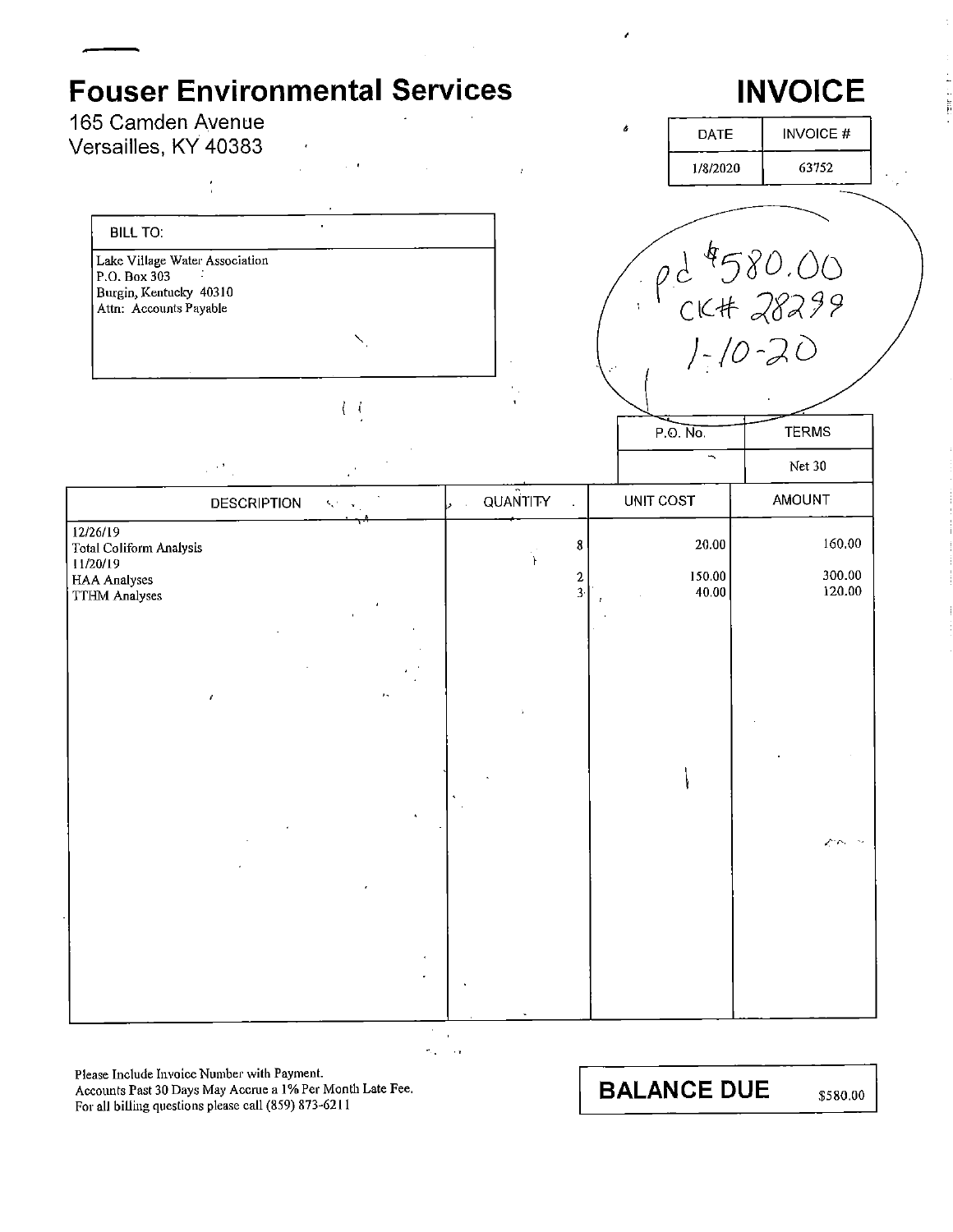| 'ER'                                                                                                                  |     |              |                |                                        |
|-----------------------------------------------------------------------------------------------------------------------|-----|--------------|----------------|----------------------------------------|
| <b>Fouser Environmental Services</b><br>165 Camden Avenue                                                             |     |              |                | <b>INVOICE</b>                         |
| Versailles, KY 40383                                                                                                  |     |              | <b>DATE</b>    | INVOICE#                               |
|                                                                                                                       |     |              | 1/17/2020      | 63899                                  |
|                                                                                                                       |     |              |                |                                        |
| <b>BILL TO:</b><br>Lake Village Water Association<br>P.O. Box 303<br>Burgin, Kentucky 40310<br>Attn: Accounts Payable |     |              |                | $Pd^{4}/00.00$<br>CIC#28322<br>1-24-20 |
|                                                                                                                       |     |              |                |                                        |
|                                                                                                                       |     |              | P.O. No.       | <b>TERMS</b>                           |
| $\cdot$ ,                                                                                                             |     |              |                | Net 30                                 |
| <b>DESCRIPTION</b>                                                                                                    | 5,7 | $>$ QUANTITY | UNIT COST      | <b>AMOUNT</b>                          |
| and the state of the<br>1/7/20<br>Total Coliform Analysis<br>Sample Pick-up<br>. .<br>$\mathcal{L}_{\rm{max}}$        |     |              | 20.00<br>20.00 | $\Delta$<br>80.00<br>20.00             |
| $\mathcal{C} \subset \mathcal{C}$ .                                                                                   |     |              |                | $\mathcal{L}(\mathcal{P})$             |
|                                                                                                                       |     |              |                |                                        |

τ

 $\frac{1}{m_{\chi}}\frac{1}{m_{\chi}}\frac{1}{m_{\chi}}\frac{1}{m_{\chi}}\frac{1}{m_{\chi}}\frac{1}{m_{\chi}}\frac{1}{m_{\chi}}\frac{1}{m_{\chi}}\frac{1}{m_{\chi}}\frac{1}{m_{\chi}}\frac{1}{m_{\chi}}\frac{1}{m_{\chi}}\frac{1}{m_{\chi}}\frac{1}{m_{\chi}}\frac{1}{m_{\chi}}\frac{1}{m_{\chi}}\frac{1}{m_{\chi}}\frac{1}{m_{\chi}}\frac{1}{m_{\chi}}\frac{1}{m_{\chi}}\frac{1}{m_{\chi}}\frac{1}{m_{\chi}}$ 

Please Include Invoice Number with Payment.<br>Accounts Past 30 Days May Accrue a 1% Per Month Late Fee.<br>For all billing questions please call (859) 873-6211

 $\Delta\Delta\phi_{\rm{eff}}=0.5$ 

 $\sim$ 

**BALANCE DUE**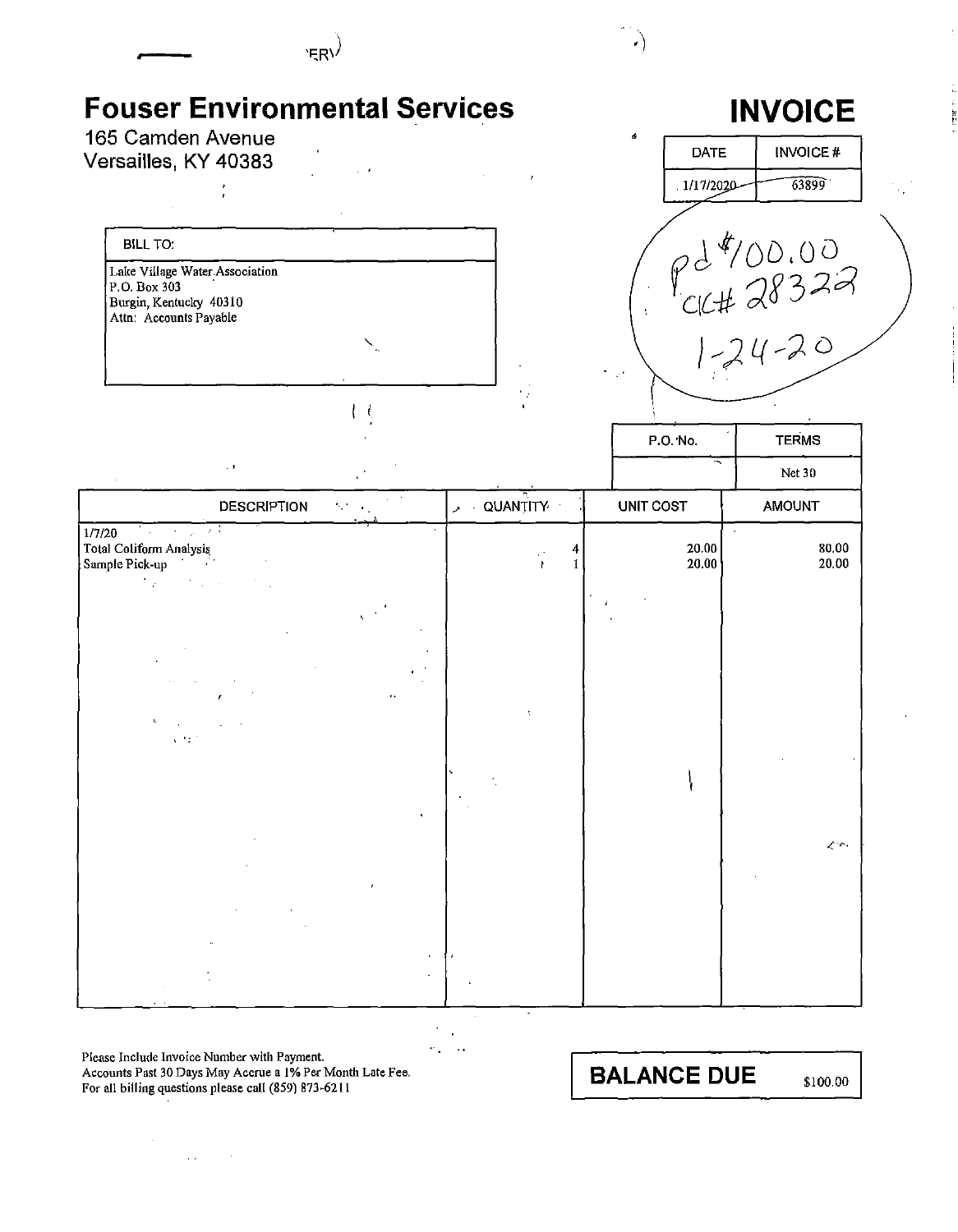| 165 Camden Avenue<br>Versailles, KY 40383<br><b>BILL TO:</b>          |                              |                         | ń         | <b>DATE</b>                            | <b>INVOICE#</b>               |
|-----------------------------------------------------------------------|------------------------------|-------------------------|-----------|----------------------------------------|-------------------------------|
|                                                                       |                              |                         |           |                                        |                               |
|                                                                       |                              |                         |           | 1 <i>1271</i> 2020                     | 63991                         |
|                                                                       |                              |                         |           |                                        |                               |
| Lake Village Water Association<br>P.O. Box 303                        |                              |                         |           |                                        | $\rho d * 100.00$<br>CK#28356 |
| Burgin, Kentucky 40310<br>Attn: Accounts Payable                      |                              |                         |           |                                        |                               |
|                                                                       |                              |                         |           |                                        |                               |
|                                                                       |                              |                         |           |                                        |                               |
|                                                                       | $\mathbf{R}$                 |                         |           |                                        | <b>TERMS</b>                  |
| $\cdot$ )                                                             |                              |                         | P.O. No.  |                                        | Net 30                        |
| <b>DESCRIPTION</b>                                                    | 51<br>$\mathbf{r}_{\rm{in}}$ | <b>DEAL AND A STATE</b> | UNIT COST |                                        | <b>AMOUNT</b>                 |
| 1/21/20<br>$\Delta \phi$<br>Total Coliform Analysis<br>Sample Pick-up |                              |                         |           | $\omega \rightarrow$<br>20.00<br>20.00 | 80.00<br>20.00                |
|                                                                       |                              |                         |           |                                        |                               |
|                                                                       |                              |                         |           |                                        |                               |
|                                                                       |                              |                         |           |                                        |                               |
| $\mathcal{H}_{\mathcal{C}}$ , and $\mathcal{G}$                       |                              | ÷.                      |           |                                        |                               |
|                                                                       |                              |                         |           |                                        |                               |
|                                                                       |                              |                         |           |                                        |                               |
|                                                                       | $\Lambda$                    |                         |           |                                        |                               |
|                                                                       |                              |                         |           |                                        | $\prec$ $\cdots$              |
|                                                                       |                              |                         |           |                                        |                               |
|                                                                       |                              |                         |           |                                        |                               |
|                                                                       |                              |                         |           |                                        |                               |

 $\mathcal{O}_{\mathcal{A}}$ 

 $\mathbf{r}$  .

 $\overline{\phantom{a}}$ 

Please Include Invoice Number with Payment.<br>Accounts Past 30 Days May Accrue a 1% Per Month Late Fee.<br>For all billing questions please call (859) 873-6211

**BALANCE DUE** 

 $\left\{ \cdot \right\}$ 

\$100.00

ЦÝ.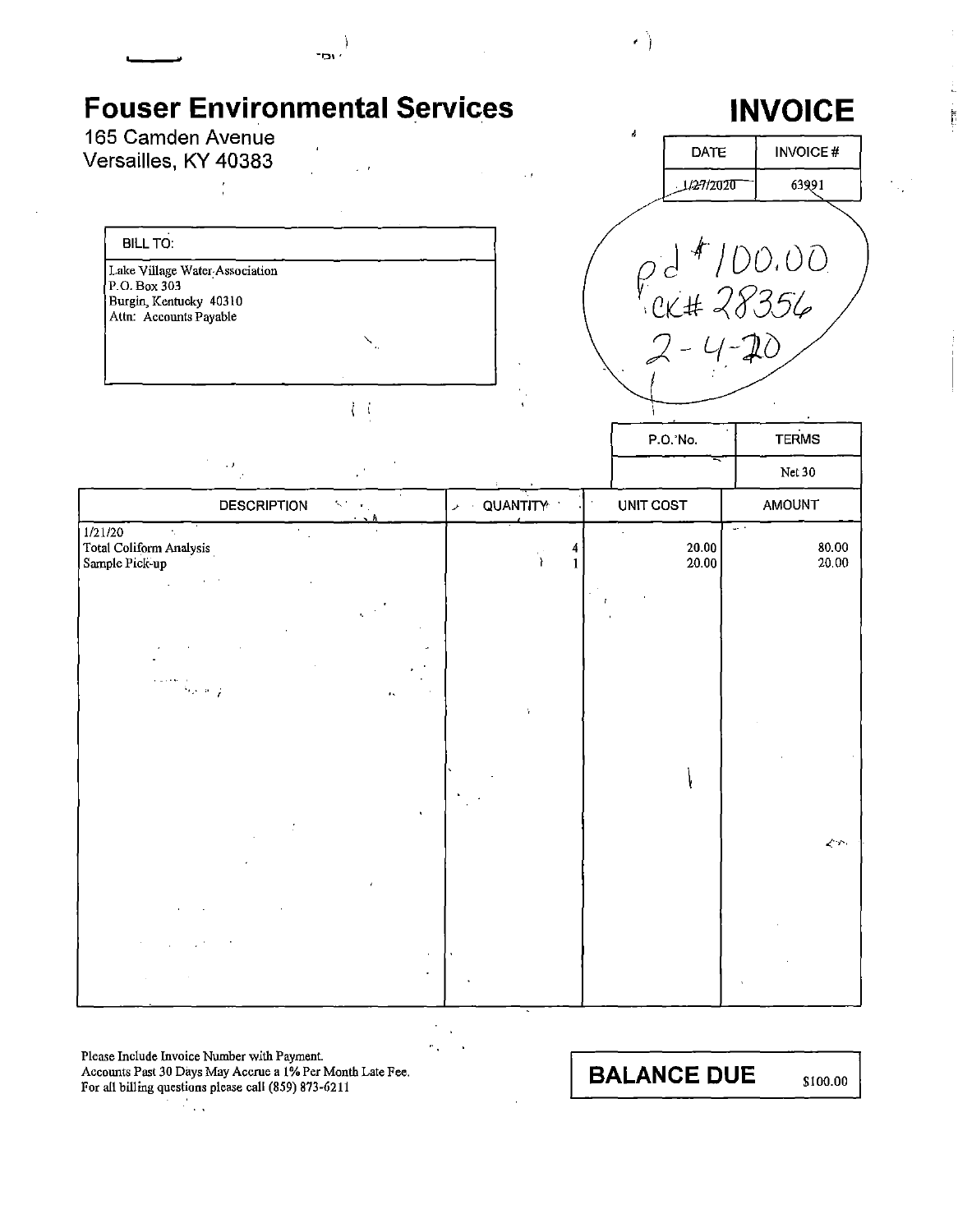### **Fouser Environmental Services** 165 Camden Avenue

 $\bar{e}$ 

Versailles, KY 40383

# **INVOICE**

**TERMS** 

 $\ddot{\phantom{a}}$ **BILL TO:** Lake Village Water Association P.O. Box 303 Burgin, Kentucky 40310 Attn: Accounts Payable

 $\left\{ \right\}$ 



P.O. No.

|                                                     | $\mathsf{J}$                         |                | ∼              | Net 30                                 |
|-----------------------------------------------------|--------------------------------------|----------------|----------------|----------------------------------------|
|                                                     | <b>DESCRIPTION</b><br>$S^{\mu\nu}$ . | QUANTITY<br>s. | UNIT COST      | AMOUNT                                 |
| 2/4/20<br>Total Coliform Analysis<br>Sample Pick-up | ↸                                    |                | 20.00<br>20.00 | 80.00<br>20.00                         |
|                                                     |                                      |                | $\mathbf{r}$   |                                        |
|                                                     |                                      |                |                |                                        |
|                                                     | $\mathbf{r}$<br>$\cdot$              |                |                |                                        |
|                                                     | $\bullet$                            |                |                |                                        |
|                                                     |                                      |                |                | $\mathcal{L}(\mathcal{V})=\mathcal{V}$ |
|                                                     |                                      |                |                |                                        |
|                                                     |                                      |                |                |                                        |
|                                                     |                                      |                |                |                                        |

 $\mathbf{r}$ 

 $\sim$  $\mathbf{r}$  $\ddotsc$  $\sim$  .

Please Include Invoice Number with Payment.

Accounts Past 30 Days May Accrue a 1% Per Month Late Fee. For all billing questions please call (859) 873-6211

**BALANCE DUE**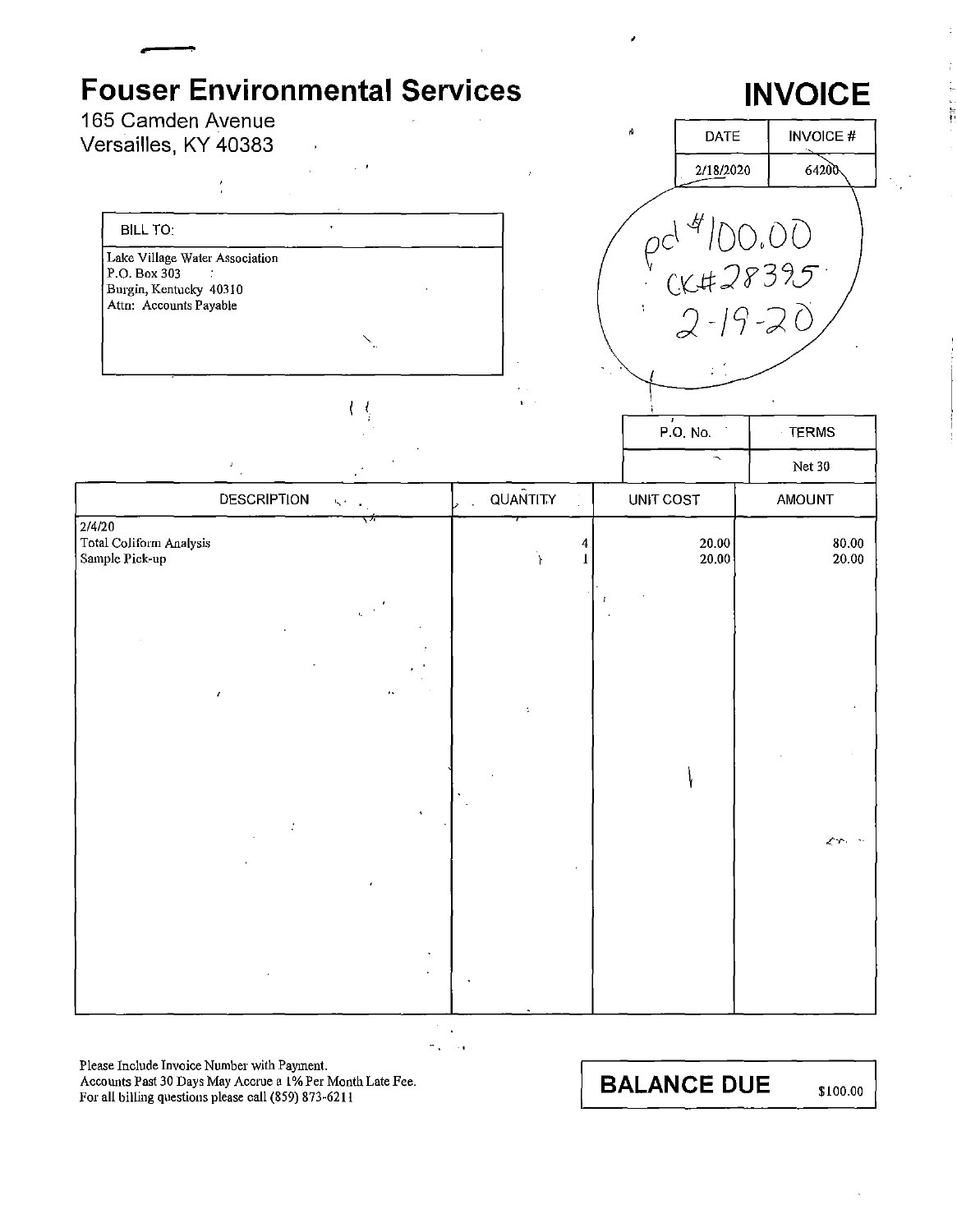

**Please Include Invoice Number with Payment. Accounts Past 30 Days May Accrue a 1 % Per Month Late Fee.**  For all billing questions please call (859) 873-6211

**BALANCE DUE** \$420.00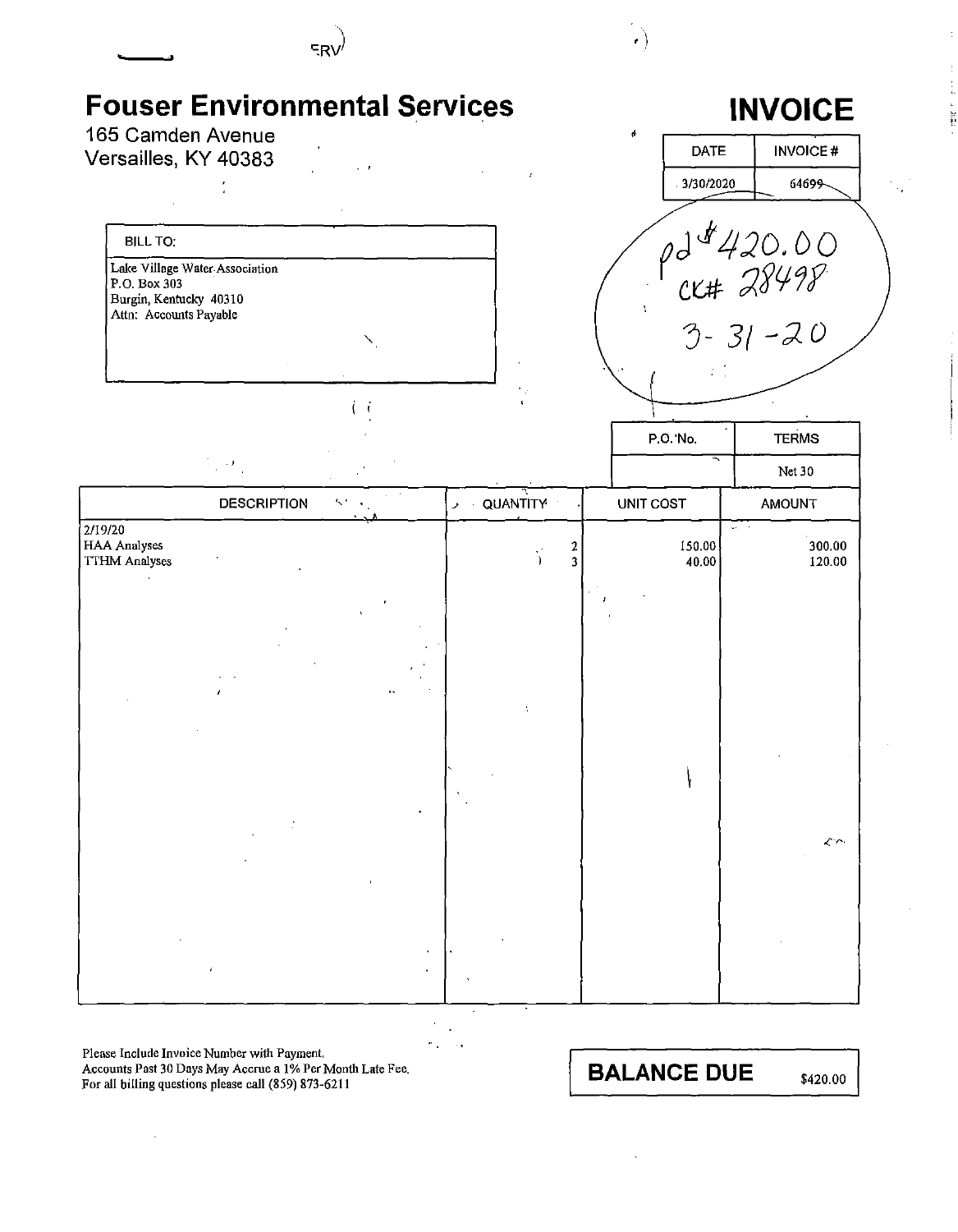

 $\hat{\mathbf{r}}$  $\mathbf{r}$  $\sigma_{\rm{in}}$  $\sim$  1

Please Include Invoice Number with Payment. Accounts Past 30 Days May Accrue a 1% Per Month Late Fee. For all billing questions please call (859) 873-6211

 $\mathfrak{g}_{\mathbf{A}} = \mathfrak{g}(\mathfrak{e})$ 

 $\sim 100$  km s  $^{-1}$ and superior dec **BALANCE DUE** 

\$180.00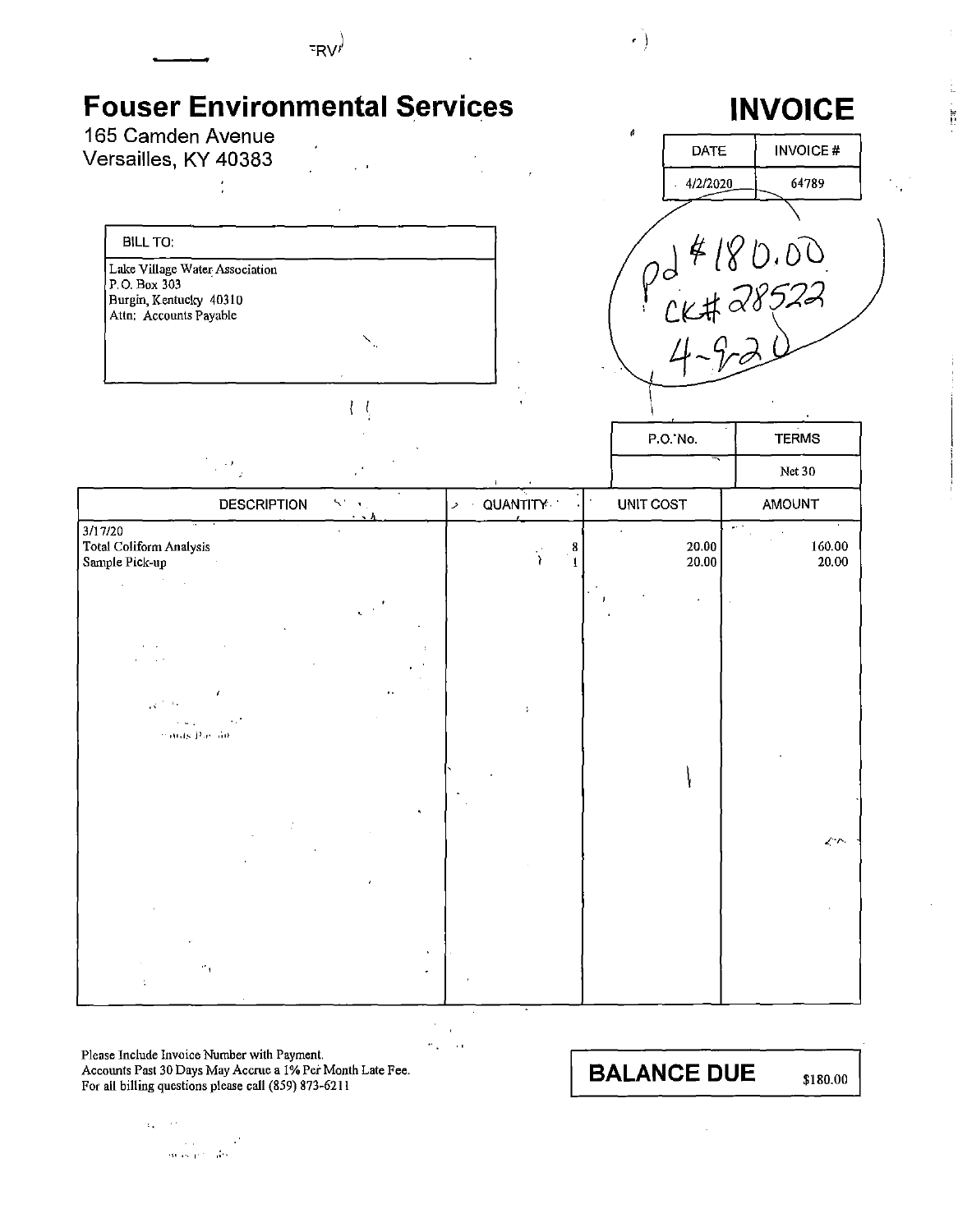

## **INVOICE**

| 165 Camden Avenue                                                                               |                                                     |                       |                  |                         |                                                                                                                  |
|-------------------------------------------------------------------------------------------------|-----------------------------------------------------|-----------------------|------------------|-------------------------|------------------------------------------------------------------------------------------------------------------|
| Versailles, KY 40383                                                                            |                                                     |                       | ú                | DATE                    | <b>INVOICE#</b>                                                                                                  |
|                                                                                                 |                                                     |                       |                  | 4/16/2020-              | 64942                                                                                                            |
| <b>BILL TO:</b>                                                                                 |                                                     |                       |                  |                         |                                                                                                                  |
| Lake Village Water Association<br>P.O. Box 303<br>Burgin, Kentucky 40310                        |                                                     |                       |                  |                         |                                                                                                                  |
| Attn: Accounts Payable                                                                          | N,                                                  |                       |                  |                         | $\begin{array}{r} \rho d \n\frac{d}{d}  b \rho.00 \rangle \\ \n\alpha + 28554 \\ \n\alpha + 29.20 \n\end{array}$ |
|                                                                                                 | $\mathfrak{t}$<br>ŧ                                 |                       |                  |                         |                                                                                                                  |
|                                                                                                 |                                                     |                       | P.O. No.         |                         | <b>TERMS</b>                                                                                                     |
| $\chi \rightarrow 0$                                                                            |                                                     |                       |                  |                         | Net 30                                                                                                           |
| <b>DESCRIPTION</b>                                                                              | $\mathcal{N}^{\text{R}}$ , $\mathcal{N}^{\text{R}}$ | QUANTITY <sup>*</sup> | <b>UNIT COST</b> |                         | <b>AMOUNT</b>                                                                                                    |
| 4/9/20<br><b>Total Coliform Analysis</b><br>4/7/20<br>Total Coliform Analysis<br>Sample Pick-up |                                                     | 3<br>4                |                  | 20.00<br>20.00<br>20.00 | 60.00<br>80.00<br>20.00                                                                                          |
| $\pmb{\prime}$                                                                                  |                                                     | ÷                     |                  |                         |                                                                                                                  |
|                                                                                                 |                                                     |                       |                  |                         |                                                                                                                  |
|                                                                                                 |                                                     |                       |                  |                         | $\mathcal{L}(\mathcal{F})$                                                                                       |

 $\ddot{\phantom{a}}$ k,  $\sim$   $\sim$ 

Please Include Invoice Number with Payment.<br>Accounts Past 30 Days May Accrue a 1% Per Month Late Fee. For all billing questions please call (859) 873-6211

**BALANCE DUE** 

\$160.00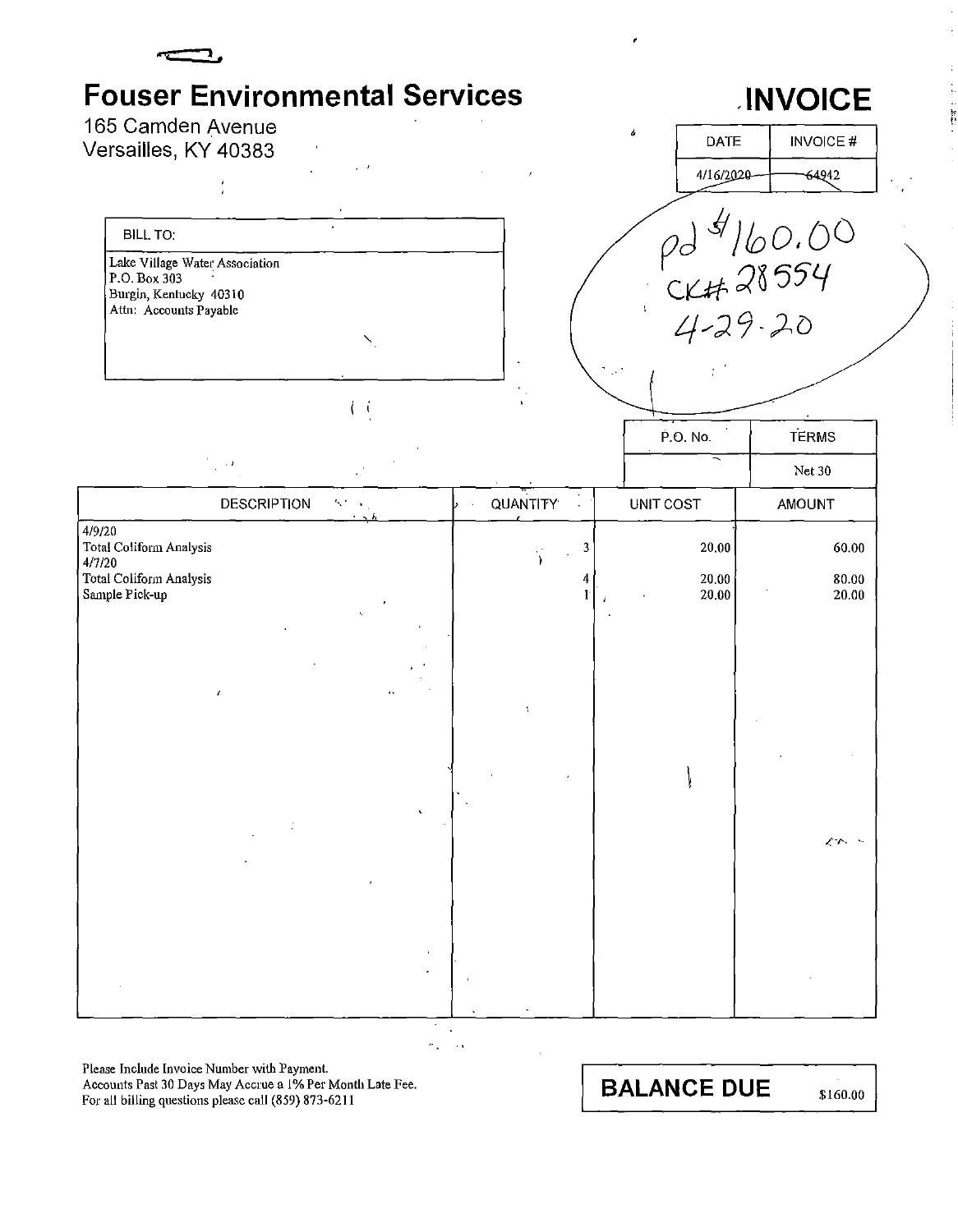### **Fouser Environmental Services INVOICE** 165 Camden Avenue **DATE INVOICE#** Versailles, KY 40383 4/30/2020 65085 **BILL TO:**  $924/00.00$ <br>  $6428583$ <br>  $5-13-20$ Lake Village Water Association P.O. Box 303 Burgin, Kentucky 40310 Attn: Accounts Payable  $l^+l$ P.O. No. **TERMS** Net 30 QUANTITY<sup>.</sup> **AMOUNT DESCRIPTION UNIT COST** K.  $4/21/20$ 80.00 20.00 Total Coliform Analysis 20.00 20.00 Sample Pick-up

Please Include Invoice Number with Payment. Accounts Past 30 Days May Accrue a 1% Per Month Late Fee. For all billing questions please call (859) 873-6211

**BALANCE DUE**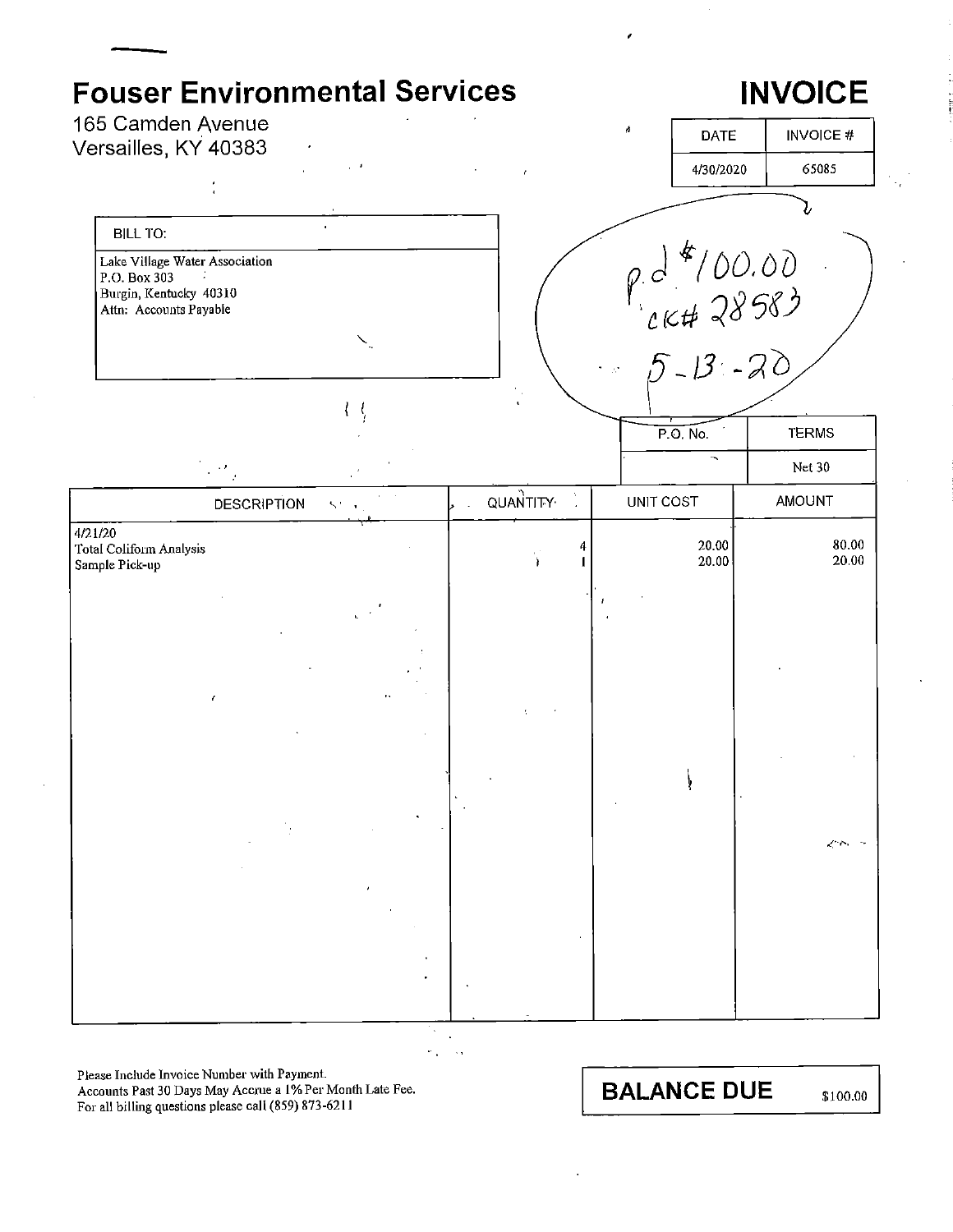### **Fouser Environmental Services** 165 Camden Avenue

### **INVOICE**



**BILL TO:** Lake Village Water Association P.O. Box 303 Burgin, Kentucky 40310 Attn: Accounts Payable

 $\left\langle -\right\rangle$ 

Versailles, KY 40383

|                                                                                       |              | P.O. No.  | <b>IERMS</b>   |
|---------------------------------------------------------------------------------------|--------------|-----------|----------------|
| $\sim 10^{11}$                                                                        |              |           | Net 30         |
| DESCRIPTION <sup>1</sup><br>$\mathcal{P} \rightarrow$<br>$\gamma$ $\propto$ $\lambda$ | QUANTITY     | UNIT COST | AMOUNT         |
| 5/20/20<br>Total Coliform Analysis                                                    | $\bf 8$      | $20.00\,$ | 160.00         |
| $\pmb{\gamma}_i$                                                                      | $\mathbf{r}$ |           |                |
|                                                                                       |              |           |                |
| $\mathbf{r}_{\mathbf{A}}$<br>$\pmb{\epsilon}$                                         | ÷            |           |                |
| x                                                                                     |              |           |                |
|                                                                                       |              |           | イヘ<br>$\sim$ . |
|                                                                                       |              |           |                |
|                                                                                       |              |           |                |
|                                                                                       |              |           |                |

Please Include Invoice Number with Payment. Accounts Past 30 Days May Accrue a 1% Per Month Late Fee. For all billing questions please call (859) 873-6211

**BALANCE DUE** 

\$160.00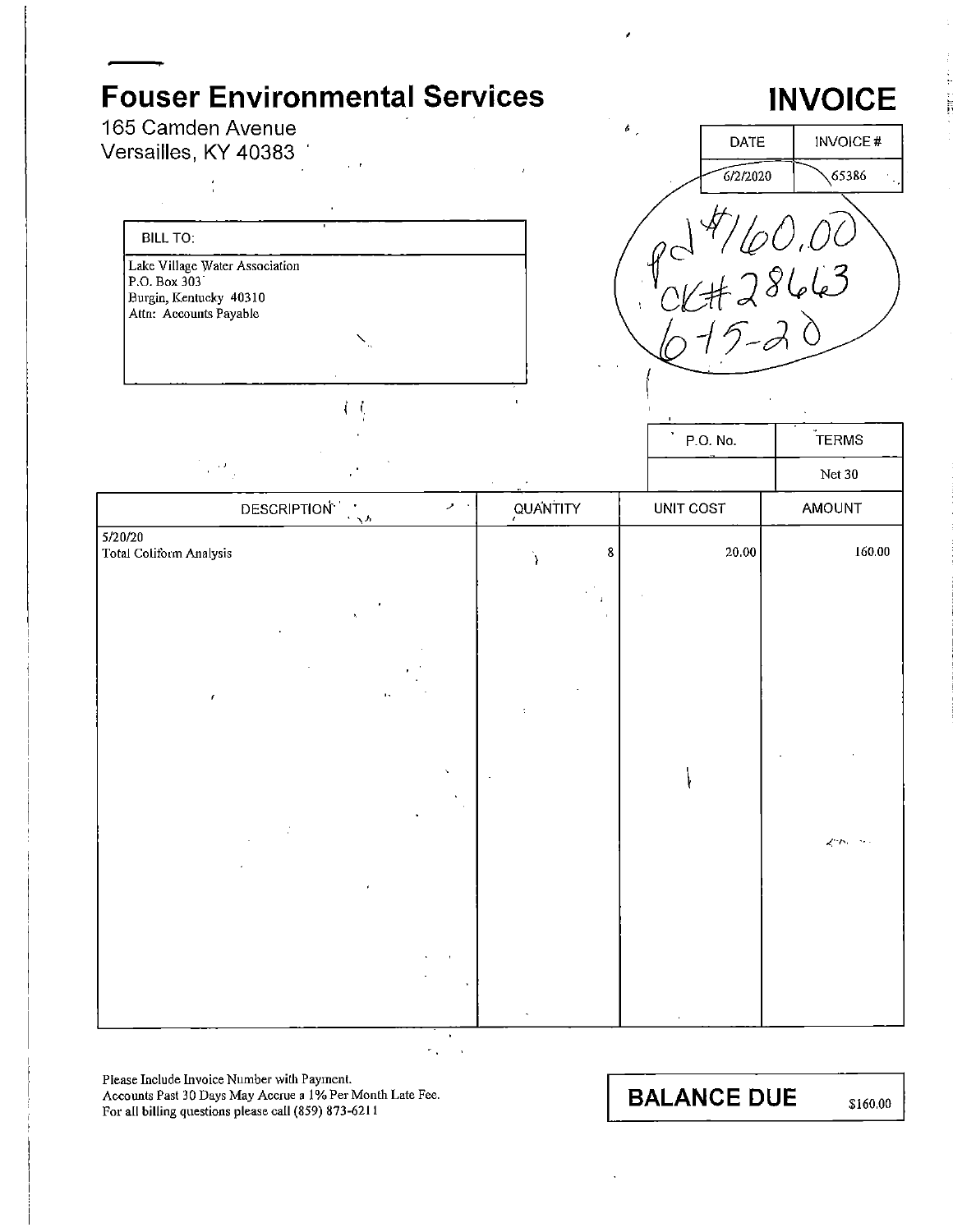

**Please Include Invoice Number with Payment. Accounts Past 30 Days May Accrue a 1 % Per Month Late Fee.**  For all billing questions please call (859) 873-6211

> $\sim 4$  and  $\mathcal{A}_1$

**BALANCE DUE** \$100.00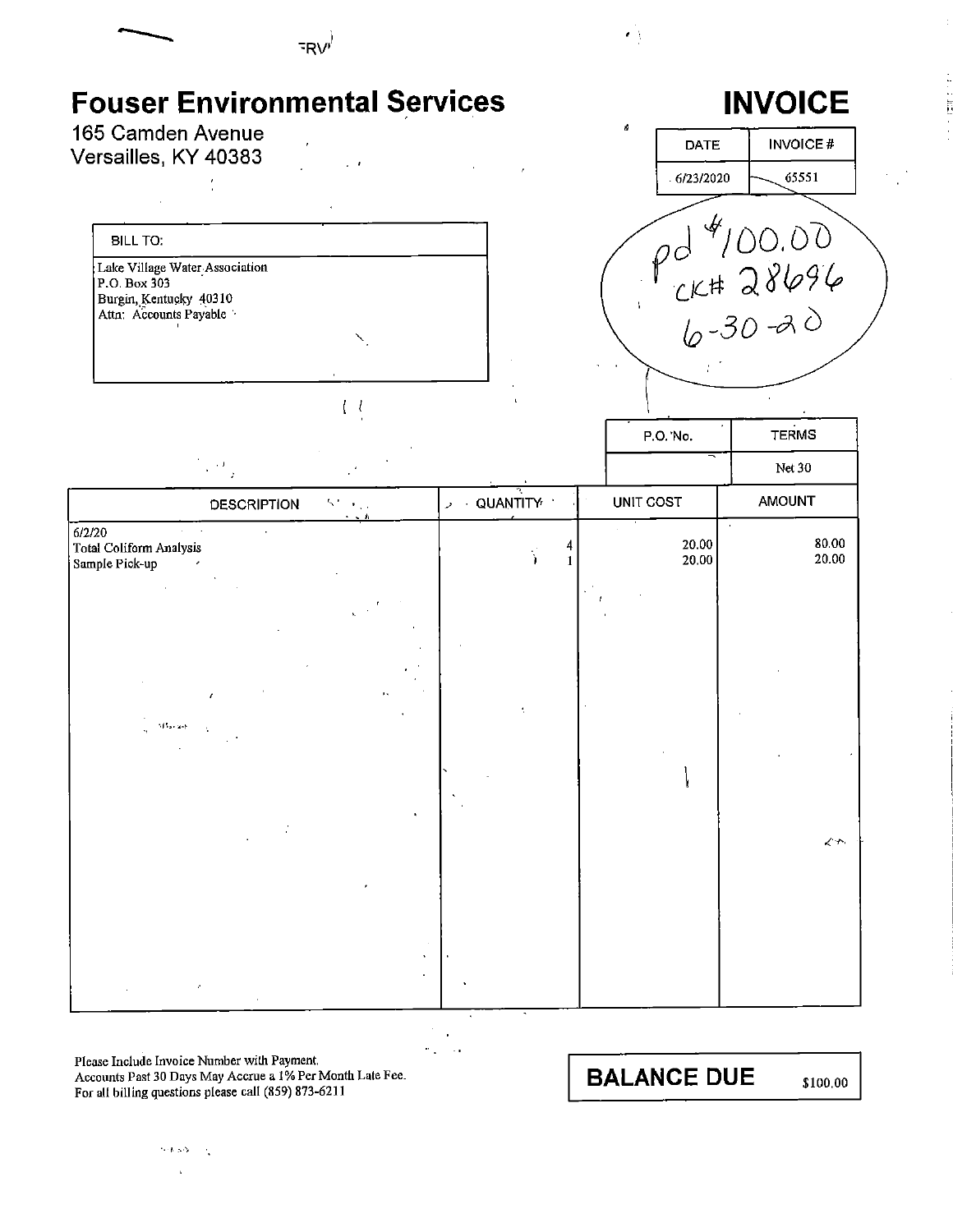|                                                   | <b>Fouser Environmental Services</b> |        |     |                 |                          | <b>INVOICE</b>                     |
|---------------------------------------------------|--------------------------------------|--------|-----|-----------------|--------------------------|------------------------------------|
| 165 Camden Avenue                                 |                                      |        |     |                 | ė<br><b>DATE</b>         | <b>INVOICE#</b>                    |
| Versailles, KY 40383                              |                                      |        |     |                 | 7/6/2020                 | 65654                              |
|                                                   |                                      |        |     |                 |                          |                                    |
| <b>BILL TO:</b><br>Lake Village Water Association |                                      |        |     |                 |                          |                                    |
| P.O. Box 303<br>Burgin, Kentucky 40310            |                                      |        |     |                 |                          |                                    |
| Attn: Accounts Payable                            |                                      |        |     |                 |                          |                                    |
|                                                   |                                      |        |     |                 |                          | pd 1440.00<br>elct 28734<br>7-8-20 |
|                                                   |                                      | して     |     |                 |                          |                                    |
|                                                   |                                      |        |     |                 | P.O.'No.                 | <b>TERMS</b>                       |
|                                                   |                                      |        |     |                 |                          | Net 30                             |
| 5/28/20                                           | <b>DESCRIPTION</b>                   | St. Gr | ا د | <b>QUANTITY</b> | UNIT COST                | <b>AMOUNT</b><br>$\sim$            |
| <b>HAA Analyses</b><br><b>TTHM Analyses</b>       |                                      |        |     | 2<br>3          | 150.00<br>40.00<br>20.00 | 300.00<br>120.00<br>20.00          |
| Sample Pick-up.                                   |                                      |        |     |                 |                          |                                    |
|                                                   |                                      |        |     |                 |                          |                                    |
|                                                   |                                      |        |     |                 |                          |                                    |
|                                                   | $\mathcal{L}_{\mathcal{A}}$          |        |     |                 |                          |                                    |
|                                                   |                                      |        |     |                 |                          |                                    |
|                                                   |                                      |        |     |                 |                          |                                    |
|                                                   |                                      |        |     |                 |                          |                                    |
|                                                   |                                      |        |     |                 |                          | ٦r٠.                               |
|                                                   |                                      |        |     |                 |                          |                                    |
|                                                   |                                      |        |     |                 |                          |                                    |
|                                                   |                                      |        |     |                 |                          |                                    |
|                                                   |                                      |        |     |                 |                          |                                    |

 $\hat{\mathcal{E}}$  $\ddot{\phantom{a}}$  $\hat{\theta}_{\rm eff}$  $\bar{\mathcal{A}}$ 

Please Include Invoice Number with Payment.<br>Accounts Past 30 Days May Accrue a 1% Per Month Late Fee.<br>For all billing questions please call (859) 873-6211

**BALANCE DUE** 

\$440.00

 $\bar{z}$ 

tempt of the control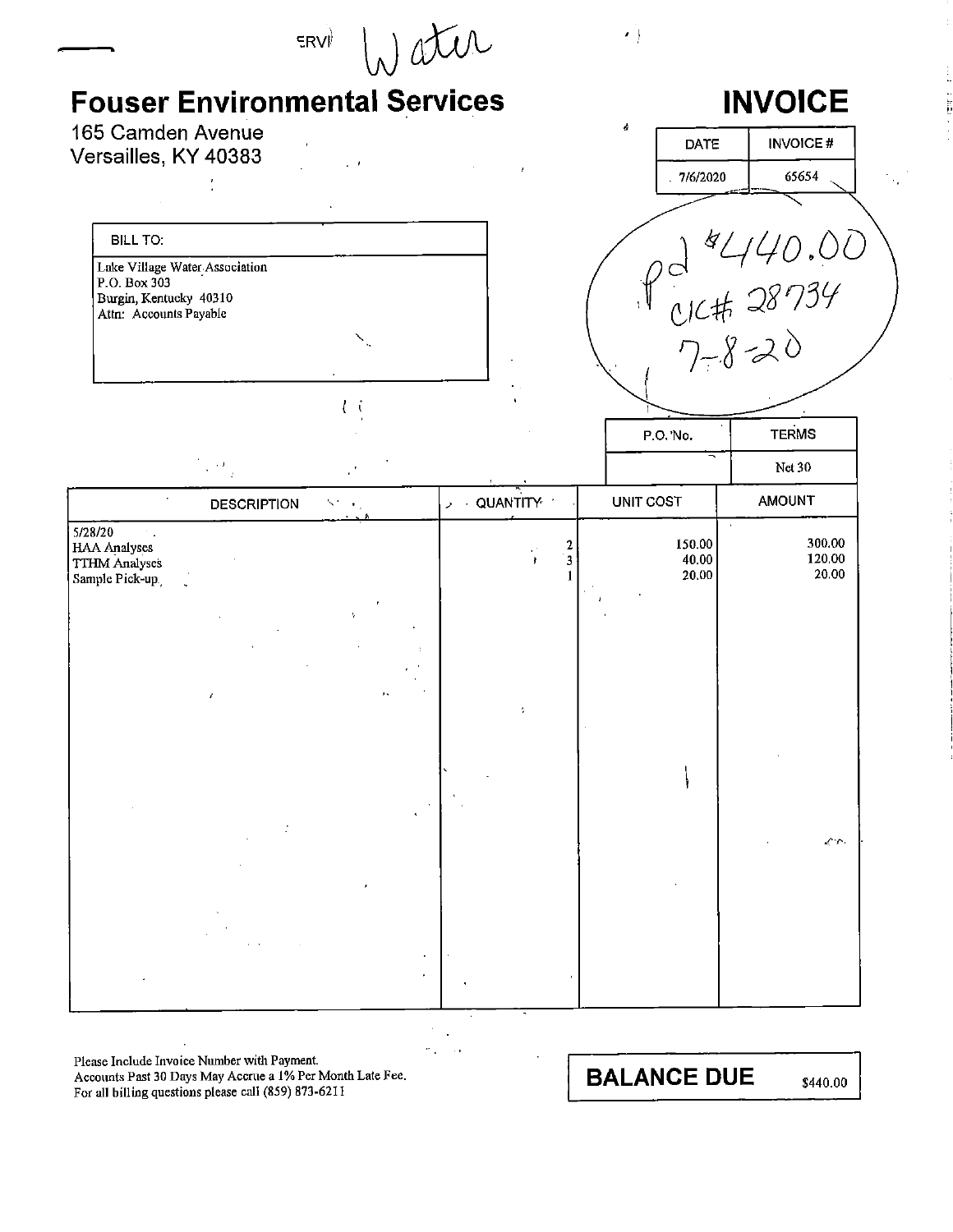### 165 Camden Avenue Versailles, KY 40383





 $\left\langle -l\right\rangle$ 

|                                                                              |                                                    | P.O. No.                                       | <b>TERMS</b>                          |
|------------------------------------------------------------------------------|----------------------------------------------------|------------------------------------------------|---------------------------------------|
| $\sim$ 10 $^{\circ}$                                                         |                                                    |                                                | Net 30                                |
| DESCRIPTION<br>$\mathbf{V}_1$ to $\mathbf{V}_2$ .<br>$\cdot$ $\cdot$ $\cdot$ | QUANTITY <sup>.</sup><br>$\mathbf{y} = \mathbf{y}$ | UNIT COST                                      | AMOUNT                                |
| 25/03/20 - 20<br>Total Coliform Analysis<br>Sample Pick-up                   | 4<br>$\ddot{\phantom{1}}$                          | $\begin{bmatrix} 20.00 \\ 20.00 \end{bmatrix}$ | 80.00<br>20.00                        |
|                                                                              |                                                    |                                                |                                       |
|                                                                              |                                                    |                                                |                                       |
| $\mathbf{r}$ .                                                               |                                                    |                                                |                                       |
|                                                                              | ÷                                                  |                                                |                                       |
|                                                                              |                                                    |                                                |                                       |
|                                                                              |                                                    |                                                |                                       |
|                                                                              |                                                    |                                                | $Z^{\mu} \mathcal{D} \nu \rightarrow$ |
|                                                                              |                                                    |                                                |                                       |
|                                                                              |                                                    |                                                |                                       |
| $\bullet$                                                                    |                                                    |                                                |                                       |

k,  $\sim$ 

Please Include Invoice Number with Payment. Accounts Past 30 Days May Accrue a 1% Per Month Late Fee. For all billing questions please call (859) 873-6211

**BALANCE DUE** 3-100.00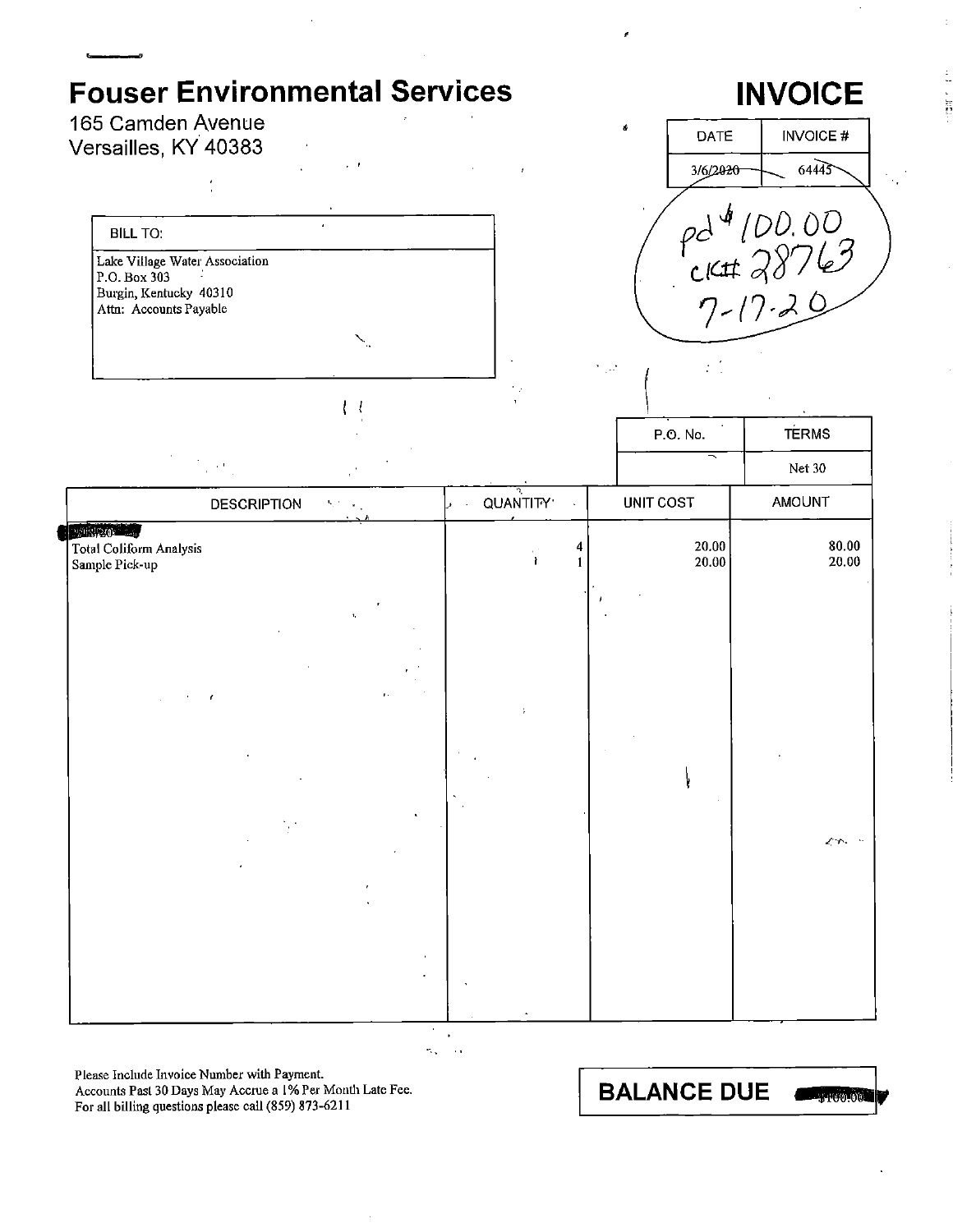### **Fouser Environmental Services**  165 Camden Avenue Versailles, KY 40383 BILL TO: **Lake Village Water Association**  P.O. Box303 **Burgin, Kentucky 40310 Attn: Accounts Payable**  ' I I ., ' QUANTITY. DESCRIPTION • + .. 7/7/20 **Total Coliform Analysis Sample Pick-up**  $\epsilon$  . The set of the set of the set of the set of the set of the set of the set of the set of the set of the set of the set of the set of the set of the set of the set of the set of the set of the set of the set of the s I 4 1 **INVOICE**  DATE | INVOICE # 7/2412020 65812  $\sim \rho d^{4}$  /00.00<br> $C$ KH 28782 r;~J.'6~ *)0*   $\overline{\phantom{1}}$ P.O. No. TERMS Net 30 UNIT COST | AMOUNT  $\begin{array}{c|c} 20.00 & 80.00 \\ 20.00 & 20.00 \end{array}$ 20.00 20.00 '  $\vert$ *.t\_"-r-,*

**Please Include Invoice Number with Payment.** 

**Accounts Past 30 Days May Accrne a 1 % Per Month Late Fee.**  For all billing questions please call (859) 873-6211

**BALANCE DUE** \$100.00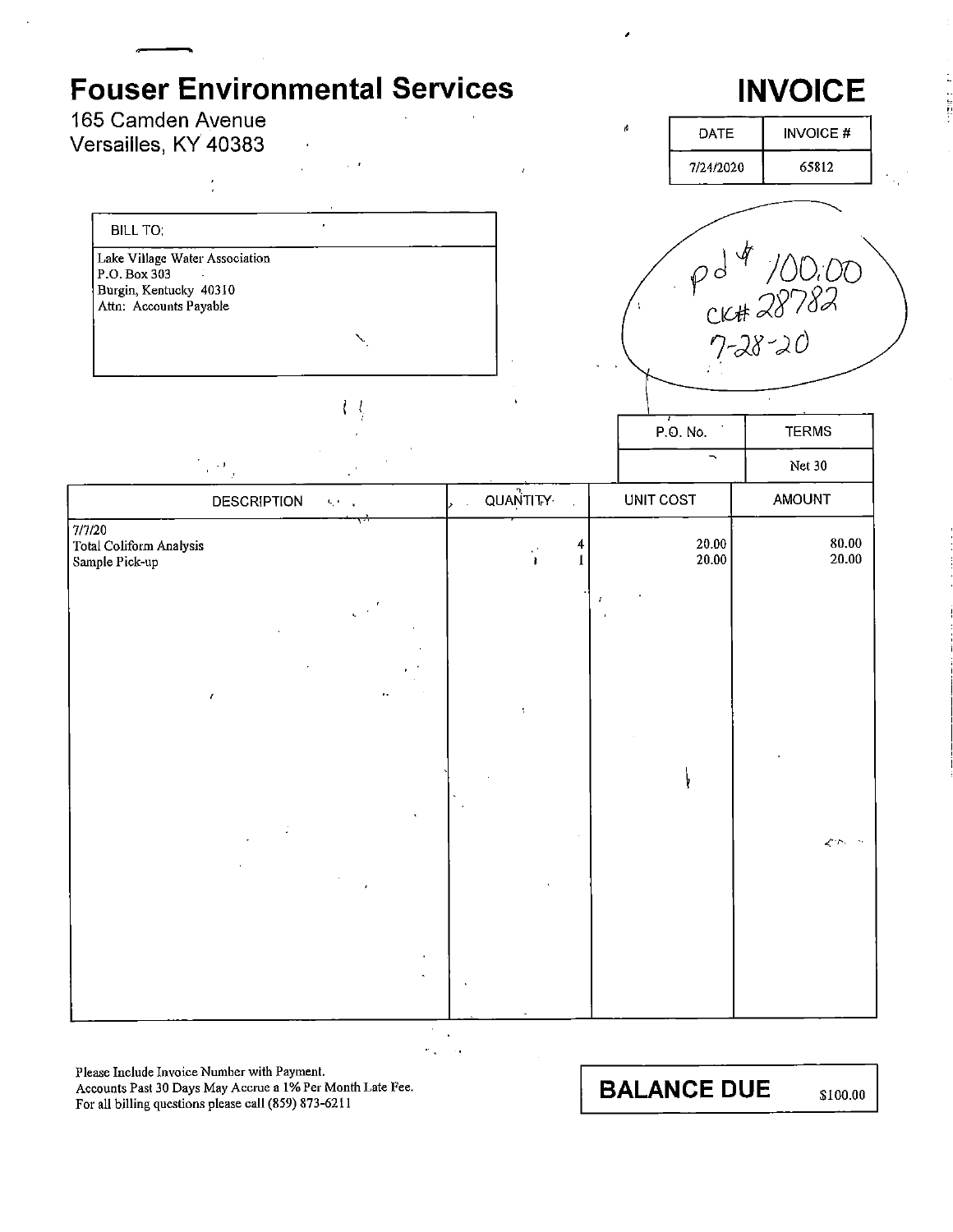### 165 Camden Avenue Versailles, KY 40383



 $\left\{ \right.$ 



|                                                                |                                                                        | P.O. No.                 | <b>TERMS</b>                           |
|----------------------------------------------------------------|------------------------------------------------------------------------|--------------------------|----------------------------------------|
| $\epsilon$ )                                                   |                                                                        | $\overline{\phantom{1}}$ | Net $30$                               |
| <b>DESCRIPTION</b><br>$\mathbf{S}(\mathbf{r})$<br>$\mathbf{u}$ | <b>QUANTITY</b><br>$\mathcal{A}$<br>ا د<br>$\mathcal{L}^{\mathcal{L}}$ | UNIT COST                | AMOUNT                                 |
| 7/21/20<br>Total Coliform Analysis<br>Sample Pick-up           | 4<br>Ý<br>1                                                            | 20,00<br>20.00           | 80.00<br>20.00                         |
|                                                                |                                                                        |                          |                                        |
|                                                                |                                                                        |                          |                                        |
| $\mathbf{r}$ .<br>$\mathcal{F}$                                | ÷                                                                      |                          |                                        |
|                                                                |                                                                        |                          |                                        |
|                                                                |                                                                        |                          |                                        |
|                                                                |                                                                        |                          | $\mathcal{L}(\mathcal{P}) \rightarrow$ |
|                                                                |                                                                        |                          |                                        |
|                                                                |                                                                        |                          |                                        |
|                                                                | $\bullet$                                                              |                          |                                        |
|                                                                |                                                                        |                          |                                        |

Please Include Invoice Number with Payment. Accounts Past 30 Days May Accrue a 1% Per Month Late Fee. For all billing questions please call (859) 873-6211

**BALANCE DUE** 

# **INVOICE**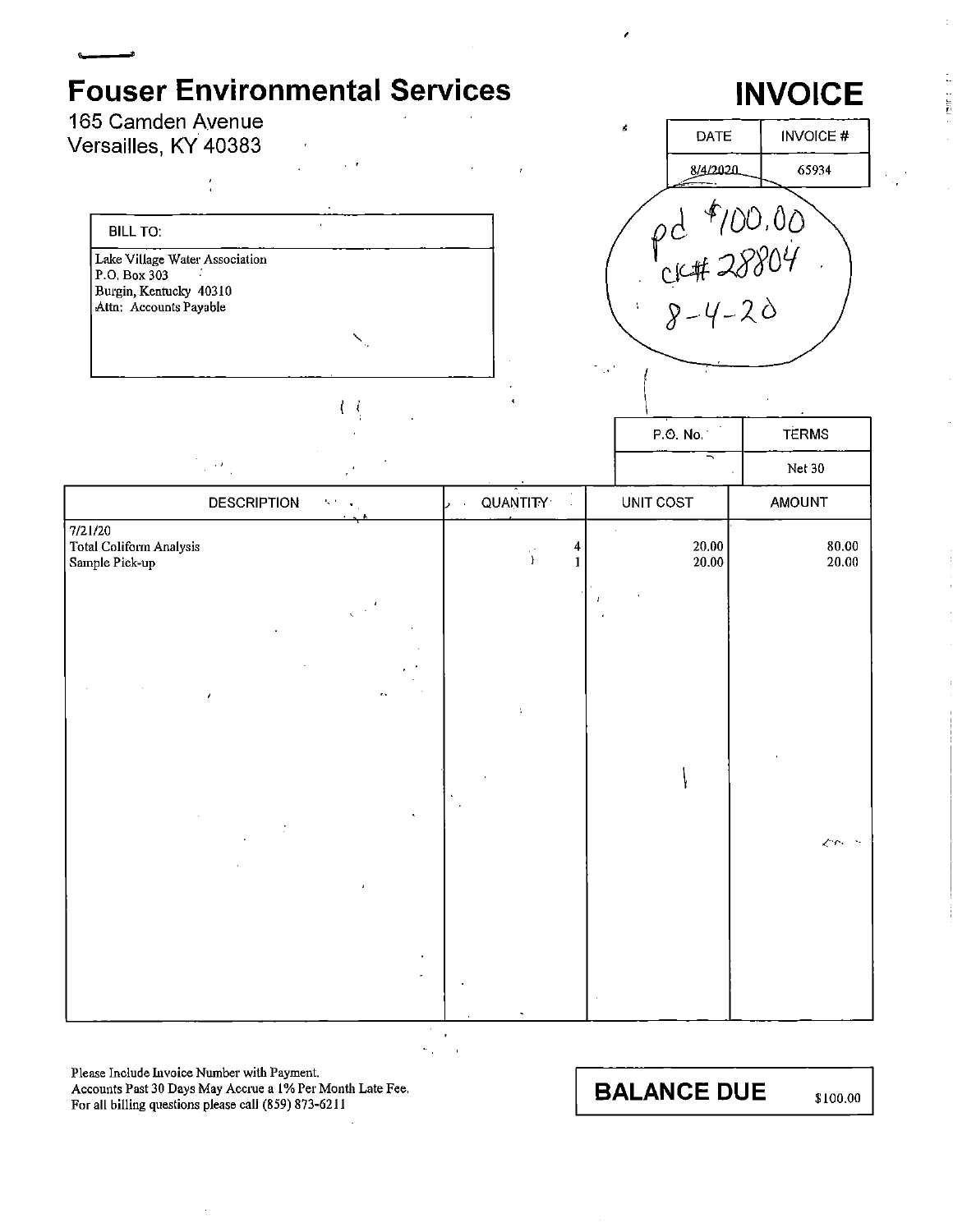**INVOICE** 

Versailles, KY 40383

165 Camden Avenue



 $l - l$ 



|                                                                                           |                               |                                   |   | P.O. No.                | TERMS                       |
|-------------------------------------------------------------------------------------------|-------------------------------|-----------------------------------|---|-------------------------|-----------------------------|
|                                                                                           | $\sim$                        |                                   |   | $\mathbb{P}$            | Net 30                      |
|                                                                                           | <b>DESCRIPTION</b><br>Stores. | <b>QUANTITY</b><br>$\overline{a}$ |   | UNIT COST               | AMOUNT                      |
| 8/5/20<br>Total Coliform Analysis<br>Sample Pick-up<br>8/18/20<br>Total Coliform Analysis |                               | 4<br>V,<br>$\rightarrow$<br>4     |   | 20.00<br>20.00<br>20.00 | 80.00<br>20.00<br>80.00     |
| Sample Pick-up                                                                            | ۰.                            |                                   | U | 20.00                   | 20.00                       |
|                                                                                           | $\mathbf{r}$ .<br>$\lambda$   |                                   |   |                         |                             |
|                                                                                           |                               |                                   |   |                         |                             |
|                                                                                           |                               |                                   |   |                         | $Z^{\alpha}(\mathcal{P})=0$ |
|                                                                                           |                               |                                   |   |                         |                             |

 $\ddot{\phantom{a}}$  $\mathbb{Z}_2$  $\ddotsc$ 

**Please Include Invoice Number with Payment.** 

**Accounts Past 30 Days May Accrue a I% Per Month Late Fee.**  For all billing questions please call (859) 873-6211

**BALANCE DUE** \$200.00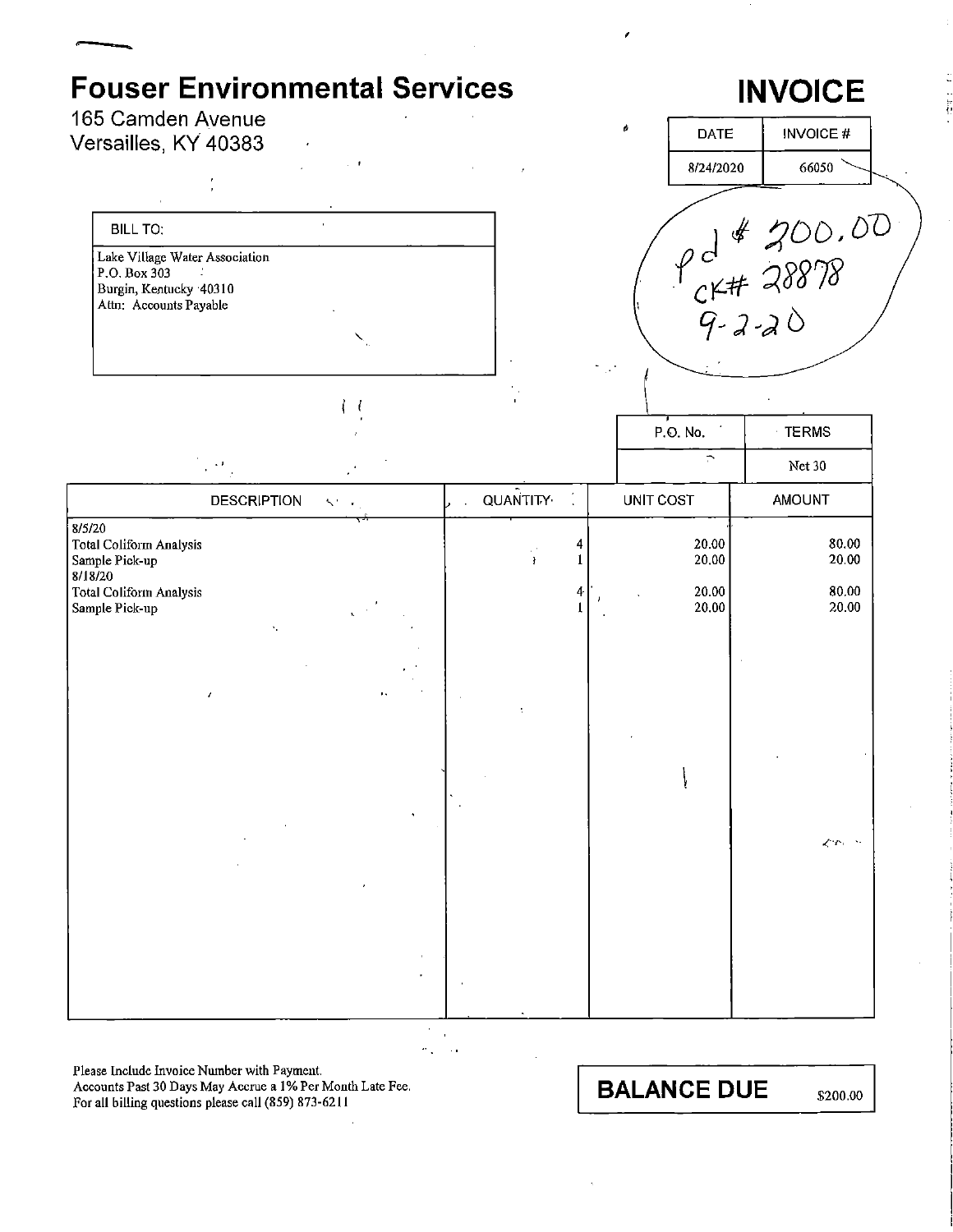# **INVOICE**

165 Camden Avenue Versailles, KY 40383

**BILL TO:** 

Lake Village Water Association<br>P.O. Box 303 Burgin, Kentucky 40310 Attn: Accounts Payable



|                                                     |                               |                                                           | $\bar{\mathbf{t}}$ |                   |                          |                    |
|-----------------------------------------------------|-------------------------------|-----------------------------------------------------------|--------------------|-------------------|--------------------------|--------------------|
|                                                     |                               |                                                           |                    |                   | P.O. No.                 | <b>TERMS</b>       |
|                                                     | $\mathbf{r} \in \mathbb{R}^3$ | $\mathcal{F}_0$                                           |                    |                   | $\overline{\phantom{a}}$ | Net 30             |
|                                                     | <b>DESCRIPTION</b>            | $\mathcal{S}_{\mathcal{A}}$ , $\mathcal{S}_{\mathcal{A}}$ | <b>QUANTITY</b>    |                   | $\cdot$ UNIT COST        | <b>AMOUNT</b>      |
| 9/8/20<br>Total Coliform Analysis<br>Sample Pick-up |                               |                                                           | Y.                 | 4<br>$\mathbf{I}$ | 20.00<br>20.00           | 80.00<br>20.00     |
|                                                     |                               |                                                           |                    |                   |                          |                    |
|                                                     |                               |                                                           |                    |                   |                          |                    |
|                                                     | $\mathcal{E}$                 | $\ddot{\phantom{a}}$                                      |                    |                   |                          |                    |
|                                                     |                               |                                                           |                    |                   |                          |                    |
|                                                     |                               |                                                           |                    |                   |                          | $<\infty$ . $\sim$ |
|                                                     |                               |                                                           |                    |                   |                          |                    |
|                                                     |                               |                                                           |                    |                   |                          |                    |
|                                                     |                               |                                                           |                    |                   |                          |                    |

Please Include Invoice Number with Payment. Accounts Past 30 Days May Accrue a 1% Per Month Late Fee. For all billing questions please call (859) 873-6211

**BALANCE DUE**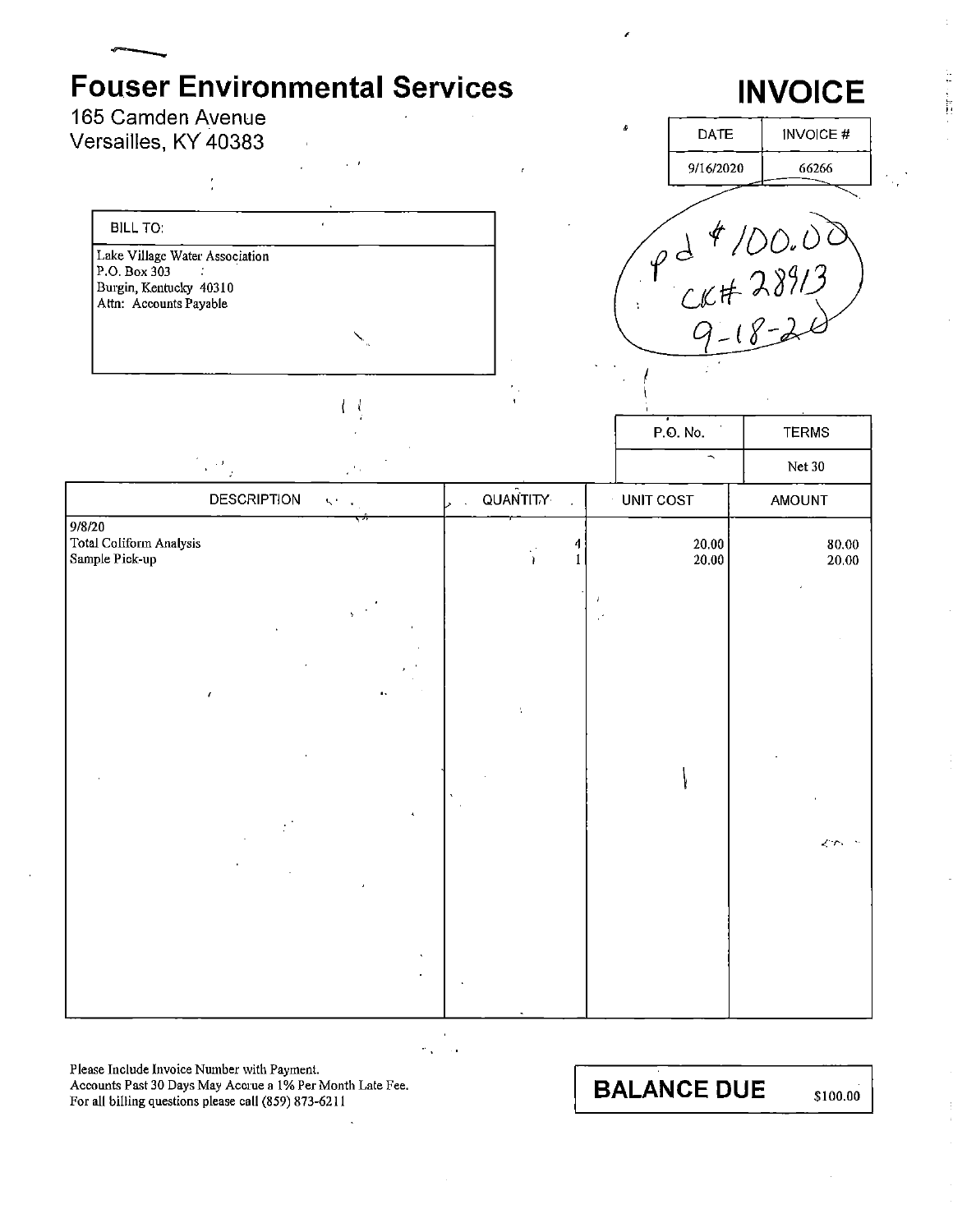$\overline{1}$ 

# **INVOICE**

165 Camden Avenue Versailles, KY 40383

> **BILL TO:** Lake Village Water Association P.O. Box 303  $\mathbf{r}$ Burgin, Kentucky 40310 Attn: Accounts Payable

> > $l - l$



|                                                                                                  |                    |                                                                           |          |                                                                           | P.O. No.                          | <b>TERMS</b>                       |
|--------------------------------------------------------------------------------------------------|--------------------|---------------------------------------------------------------------------|----------|---------------------------------------------------------------------------|-----------------------------------|------------------------------------|
|                                                                                                  | $\mathbb{R}^{M}$ , |                                                                           |          |                                                                           | $\overline{\phantom{a}}$          | Net 30                             |
|                                                                                                  | <b>DESCRIPTION</b> | $\mathcal{H}^{\text{L}}_{\text{c}}$ , $\mathcal{H}^{\text{L}}_{\text{c}}$ | QUANTITY |                                                                           | <b>UNIT COST</b>                  | AMOUNT                             |
| 8/18/20<br>HAA Analyses<br>TTHM Analyses<br>9/22/20<br>Total Coliform Analysis<br>Sample Pick-up |                    | $\mathbf{q}_i$                                                            | Y        | $\boldsymbol{2}$<br>$\overline{\mathbf{3}}$<br>$\ddagger$<br>$\mathbf{1}$ | 150.00<br>40.00<br>20.00<br>20.00 | 300.00<br>120.00<br>80,00<br>20.00 |
|                                                                                                  | $\mathcal{E}$      | $\mathbf{r}$ .                                                            | ÷        |                                                                           |                                   |                                    |
|                                                                                                  |                    | $\lambda$                                                                 |          |                                                                           |                                   | $Z^{\mu} \rho_{\nu} \rightarrow$   |
|                                                                                                  |                    | $\bullet$<br>٠                                                            |          |                                                                           |                                   |                                    |

Please Include Invoice Number with Payment.

Accounts Past 30 Days May Accrue a 1% Per Month Late Fee. For all billing questions please call (859) 873-6211

**BALANCE DUE** 

\$520.00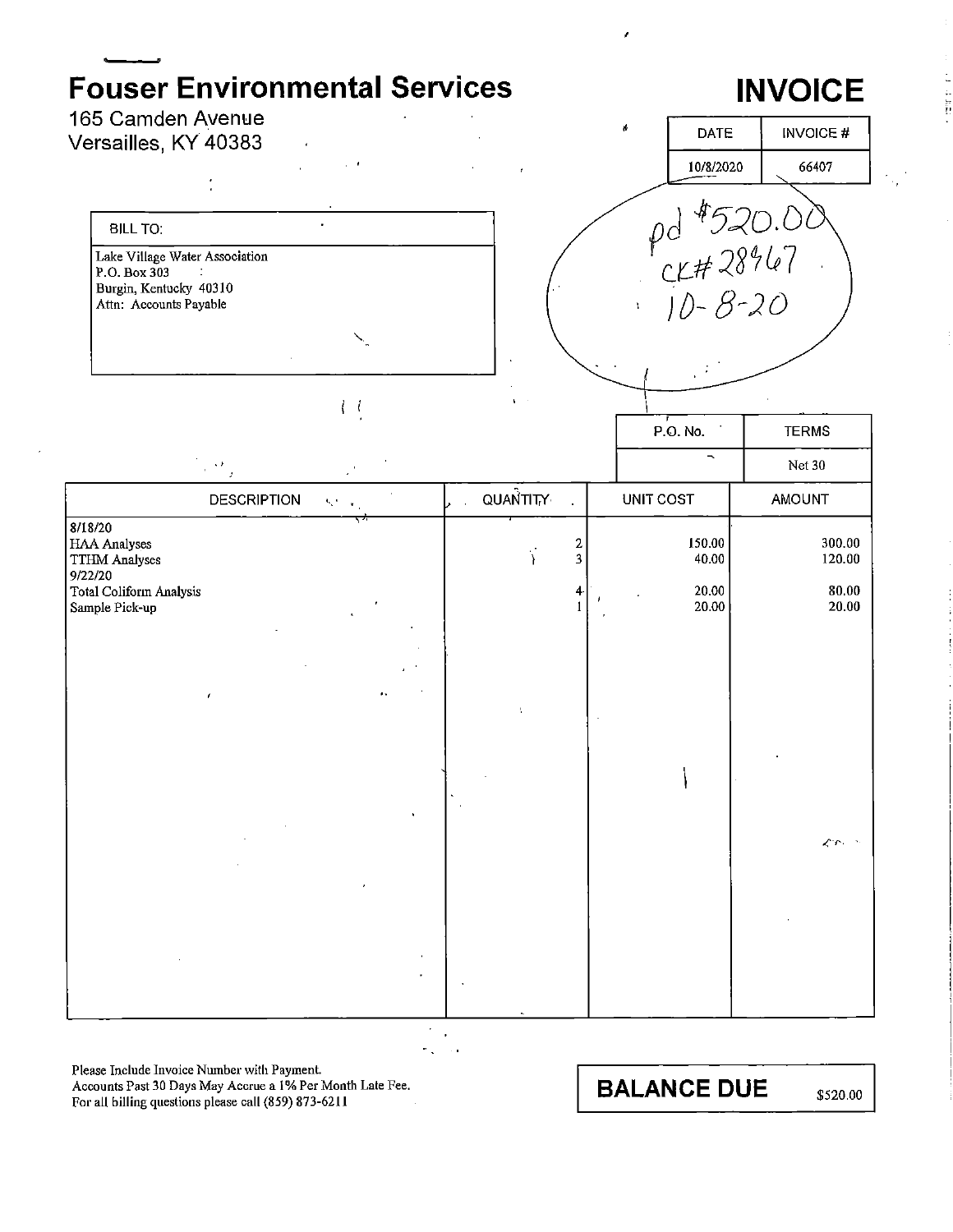165 Camden Avenue Versailles, KY 40383

## BILL TO: **Lake Village Water.Association**  P.O. Box 303 Burgin, Kentucky 40310 **Attn: Accounts Payable**

 $l, l$ 

| á | DATE       | <b>INVOICE#</b> |
|---|------------|-----------------|
|   | 10/15/2020 | 6589            |
|   | 966.00     |                 |

 $\alpha$ lt 29004

 $(0-22-2)$ 

**INVOICE** 

,

|                                                              |                    |                                                                                   |                      | P.O. No.          | <b>TERMS</b>                                                                      |  |
|--------------------------------------------------------------|--------------------|-----------------------------------------------------------------------------------|----------------------|-------------------|-----------------------------------------------------------------------------------|--|
|                                                              | $\mathbb{R}^3$     |                                                                                   |                      |                   | Net 30                                                                            |  |
|                                                              | <b>DESCRIPTION</b> | $\mathbf{S}_\mathrm{c}$ , $\mathbf{S}_\mathrm{c}$<br>$\gamma$ $\propto$ $\lambda$ | QUANTITY             | UNIT COST         | <b>AMOUNT</b>                                                                     |  |
| 9/24/20<br>Copper/Lead Analyses<br>Completion of State Forms |                    |                                                                                   | $\frac{21}{21}$<br>Ÿ | 45.00<br>$1.00\,$ | 945.00<br>$21.00\,$                                                               |  |
|                                                              | ¥                  | ı,<br>γ.                                                                          | ÷,                   | A                 |                                                                                   |  |
|                                                              |                    |                                                                                   |                      |                   | $Z^{\prime}(\mathcal{O}_{\mathcal{O}_{\mathcal{O}_{\mathcal{O}_{\mathcal{O}}}}})$ |  |

÷.  $\sim$ 

**Please Include Invoice Number with Payment. Accounts Past 30 Days May Acciue a 1 % Per Month Late Fee.**  For all billing questions please call (859) 873-6211

**BALANCE DUE** \$966.00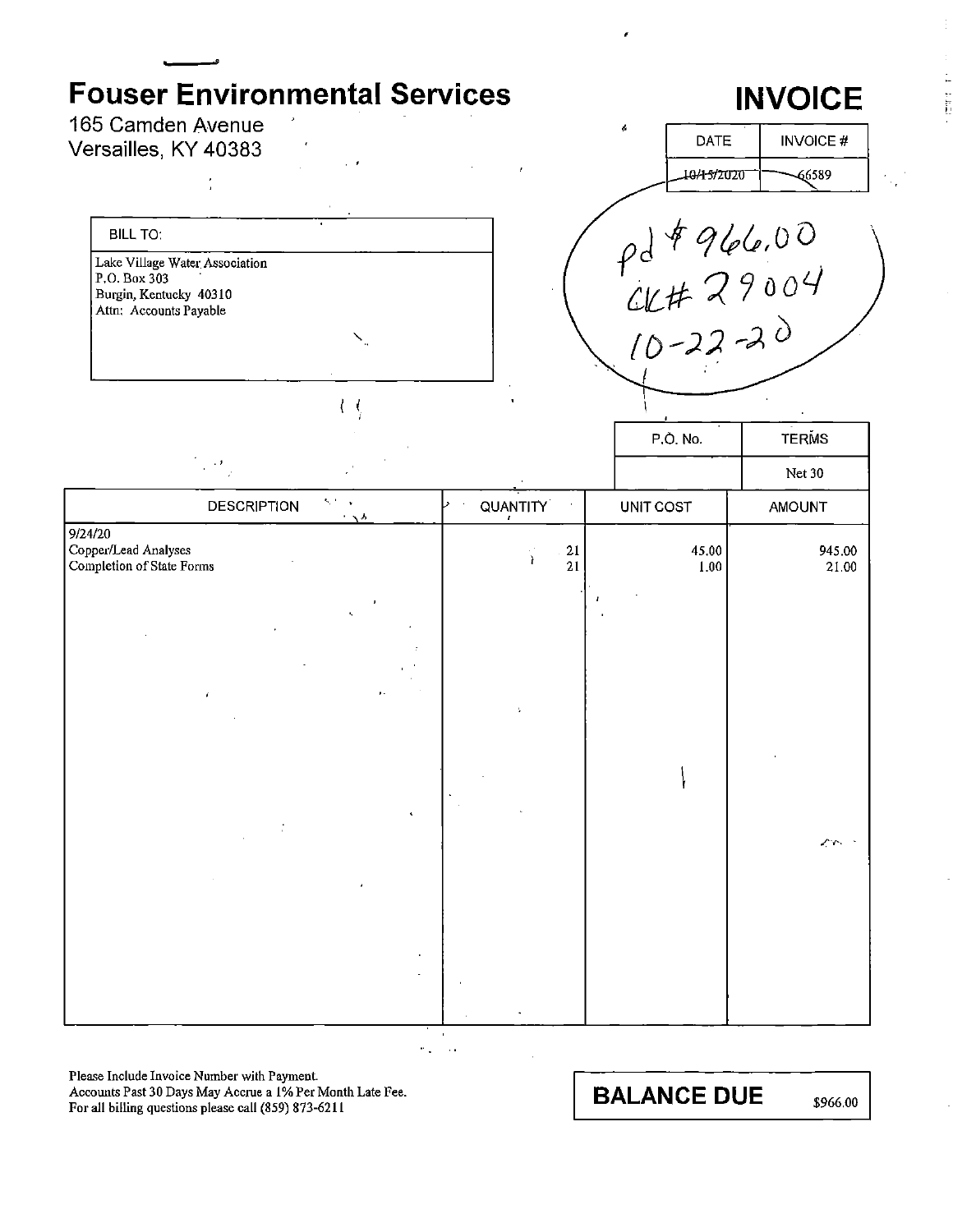165 Camden Avenue Versailles, KY 40383

| <b>BILL TO:</b>                                                                                    |  |
|----------------------------------------------------------------------------------------------------|--|
| Lake Village Water Association<br>P.O. Box 303<br>Burgin, Kentucky 40310<br>Attn: Accounts Payable |  |
|                                                                                                    |  |

 $\left\{ -i\right\}$ 



Ĕ

 $\cdot$  )

|                                     |                                              | $P_{\rm v}$ O. No. $\cdot$ | $\cdot$ TERMS            |                                          |
|-------------------------------------|----------------------------------------------|----------------------------|--------------------------|------------------------------------------|
|                                     | $\mathbb{R}^{D}$ ,                           |                            | $\overline{\phantom{0}}$ | Net $30$                                 |
|                                     | <b>DESCRIPTION</b><br>$\mathbf{S}^{(k)}$ and | QUANTITY<br>$\bar{z}$      | UNIT COST                | AMOUNT                                   |
| 10/27/20<br>Total Coliform Analysis | ↽                                            | 8<br>J.                    | $\omega$ .<br>20.00      | 160,00                                   |
|                                     | $\boldsymbol{f}$                             |                            |                          |                                          |
|                                     |                                              |                            |                          | $\mathcal{L}^{\ast}\mathcal{L}^{\ast}$ . |
|                                     |                                              |                            |                          |                                          |

Please Include Invoice Number with Payment. Accounts Past 30 Days May Accrue a 1% Per Month Late Fee. For all billing questions please call (859) 873-6211

**BALANCE DUE** 

\$160.00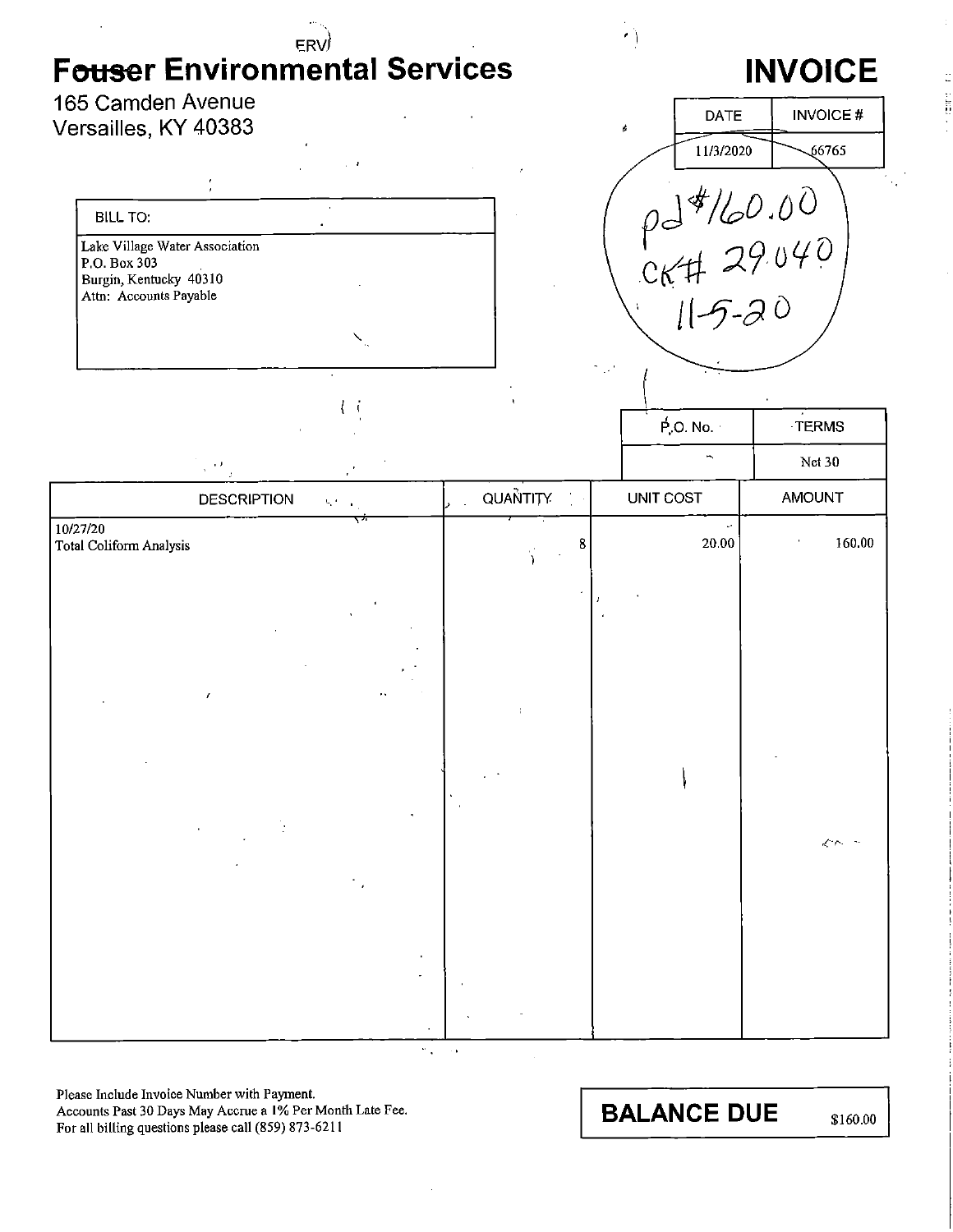# **INVOICE**



Please Include Invoice Number with Payment.

Accounts Past 30 Days May Accrue a 1% Per Month Late Fee. For all billing questions please call (859) 873-6211

**BALANCE DUE**